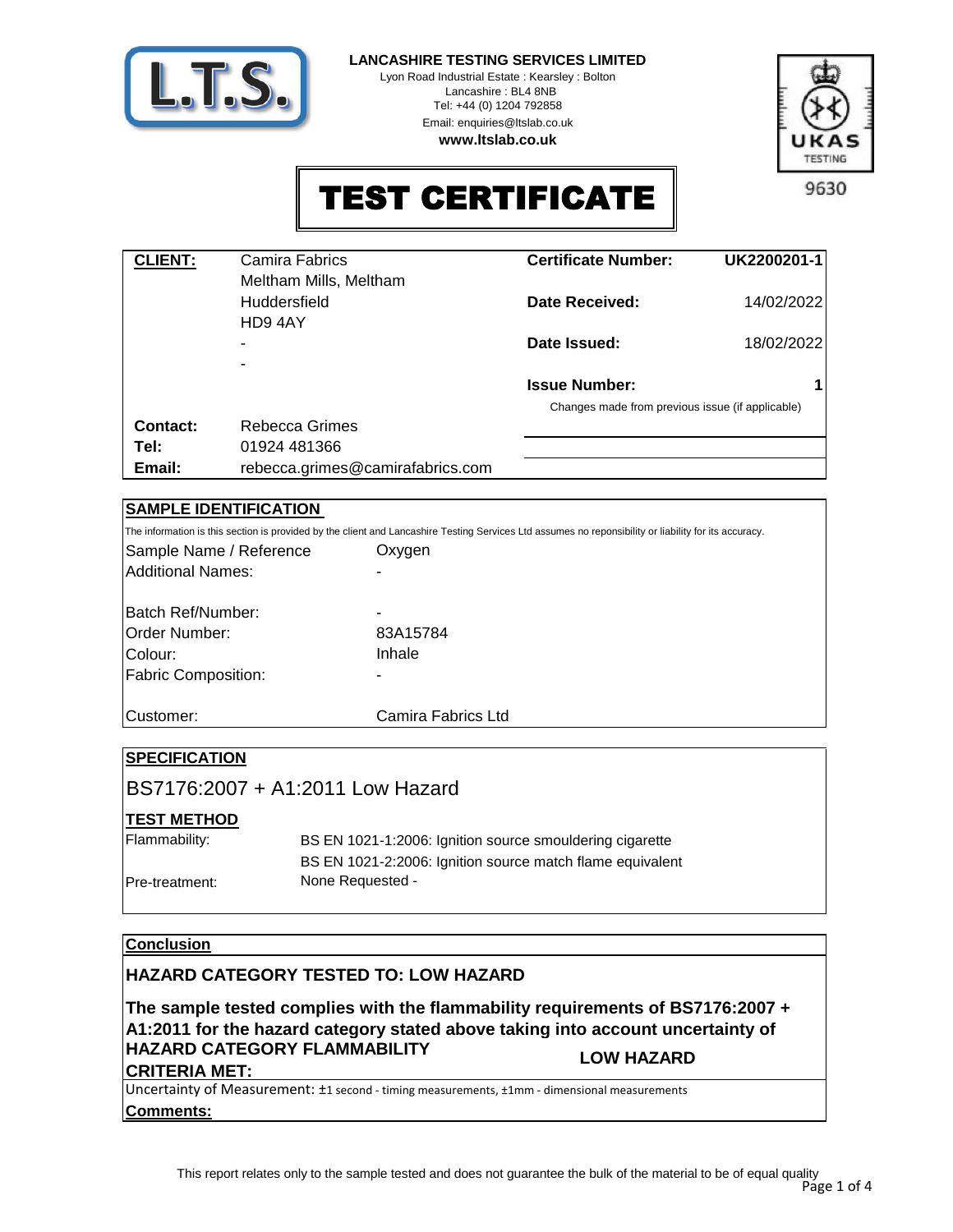

#### **LANCASHIRE TESTING SERVICES LIMITED**

Lyon Road Industrial Estate : Kearsley : Bolton Lancashire : BL4 8NB Tel: +44 (0) 1204 792858 Email: enquiries@ltslab.co.uk **www.ltslab.co.uk**



9630

# TEST CERTIFICATE

#### **Test Results:-**

**BS EN 1021-1:2006: Smouldering Cigarette Source** 

### **Assessment of the ignitability of upholstered furniture**

*"The following test results relate only to the ignitability of the combination of materials under the particular conditions of test; they are not intended as a means of assessing the full potential fire hazard of the materials in use."*

| Sample Code                                                                                                                                              | UK2200201<br>$-1$        |                                                                                     |                     |                   |                       |  |
|----------------------------------------------------------------------------------------------------------------------------------------------------------|--------------------------|-------------------------------------------------------------------------------------|---------------------|-------------------|-----------------------|--|
| Sample Name / Reference                                                                                                                                  | Oxygen                   |                                                                                     |                     |                   |                       |  |
| Client                                                                                                                                                   | Camira Fabrics           |                                                                                     |                     |                   |                       |  |
| Date of test                                                                                                                                             | 18/02/2022               |                                                                                     |                     |                   |                       |  |
| Pre-Treatment                                                                                                                                            | None Requested           |                                                                                     |                     |                   |                       |  |
|                                                                                                                                                          |                          |                                                                                     |                     |                   |                       |  |
| Filling Type                                                                                                                                             |                          | Carpenter/RX36110 Combustion Modified Foam Density 34-36kg/m <sup>3</sup> /105-115N |                     |                   |                       |  |
| Size of test rig                                                                                                                                         |                          | Small: Back - 450 x 300 ± 2mm + Seat - 450 x 150 ± 2mm                              |                     |                   |                       |  |
| <b>Test Conditions</b>                                                                                                                                   | Period h                 | Temperature °C                                                                      | Relative humidity % | Air Flow m/s      | Volume m <sup>3</sup> |  |
| Conditioning of test specimens                                                                                                                           | $\geq$ 24                | $23+2$                                                                              | $50+5$              | ≤ $0.2$           |                       |  |
| Testing conditions                                                                                                                                       | $\overline{\phantom{a}}$ | 10-30                                                                               | 15-80               | 0.05              | $\geq 6$              |  |
| <b>Testing Source</b>                                                                                                                                    |                          | <b>Smouldering Cigarette Source</b>                                                 |                     |                   |                       |  |
| Testing time limit                                                                                                                                       |                          | 60 minutes after placement of smouldering cigarette.                                |                     |                   |                       |  |
|                                                                                                                                                          |                          | Test 1                                                                              | Test 2              |                   | Test 3                |  |
| Time for cigarette to smoulder to completion<br>(min:sec)                                                                                                |                          | 26.46                                                                               | 28.04               |                   | N/A                   |  |
| 3.1a Escalating combustion behaviour observed<br>so that it was unsafe to continue the test and<br>active extinction was necessary                       |                          | <b>NO</b>                                                                           | <b>NO</b>           | N/A               |                       |  |
| 3.1b Smouldering which largely consumed the<br>test assembly within the test period                                                                      |                          | <b>NO</b>                                                                           | <b>NO</b>           | N/A               |                       |  |
| 3.1c Smouldering to the extremities of the specimen,<br>upper or lower margins, either side or to its full<br>thickness, within the duration of the test |                          | <b>NO</b>                                                                           | <b>NO</b>           | N/A               |                       |  |
| 3.1d Smouldering after one hour from the beginning<br>of the test                                                                                        |                          | <b>NO</b>                                                                           | <b>NO</b>           |                   | N/A                   |  |
| 3.1e On final examination, evidence of active<br>smouldering                                                                                             |                          | <b>NO</b>                                                                           | <b>NO</b>           | N/A               |                       |  |
| 3.2 Occurrence of flames initiated by a smouldering<br>source                                                                                            |                          | <b>NO</b>                                                                           | <b>NO</b>           |                   | N/A                   |  |
| <b>Test Result:</b>                                                                                                                                      |                          | <b>PASS</b>                                                                         | <b>PASS</b>         | <b>NOT TESTED</b> |                       |  |

|                                                                    | <b>RESULT:</b> | <b>SMOULDERING CIGARETTE SOURCE</b> |  |  |  |  | <b>PASS</b> |  |
|--------------------------------------------------------------------|----------------|-------------------------------------|--|--|--|--|-------------|--|
| Please note that copies of this original certificate are not valid |                |                                     |  |  |  |  |             |  |
|                                                                    |                |                                     |  |  |  |  |             |  |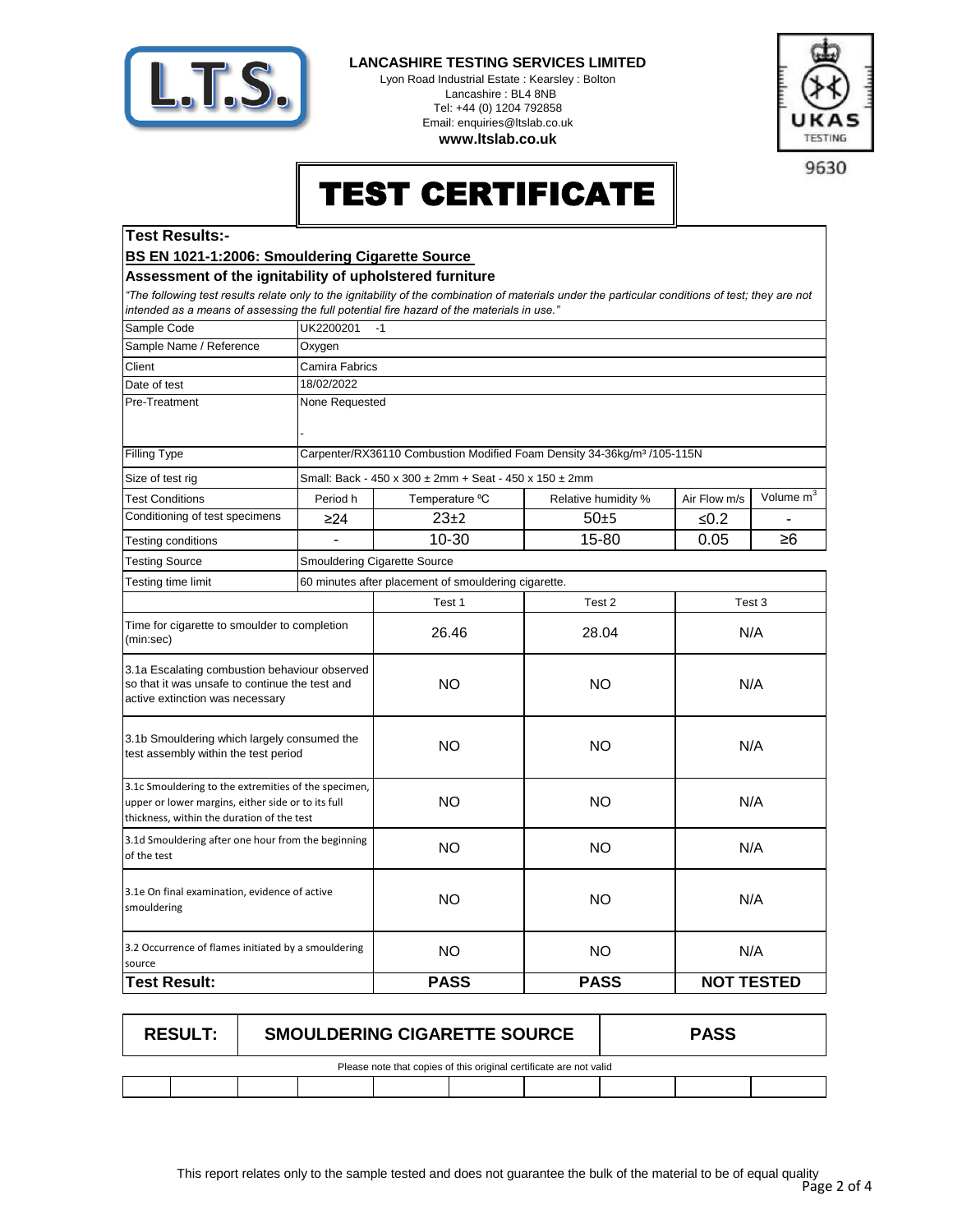

**Test Results:-**

#### **LANCASHIRE TESTING SERVICES LIMITED**

Lyon Road Industrial Estate : Kearsley : Bolton Lancashire : BL4 8NB Tel: +44 (0) 1204 792858 Email: enquiries@ltslab.co.uk

**www.ltslab.co.uk**



# TEST CERTIFICATE

9630

|                                                                                                                                                          | <b>BS EN 1021-2:2006: Butane Source 1</b>               |                                                                                                                                                                                                                                                |     |                            |              |              |
|----------------------------------------------------------------------------------------------------------------------------------------------------------|---------------------------------------------------------|------------------------------------------------------------------------------------------------------------------------------------------------------------------------------------------------------------------------------------------------|-----|----------------------------|--------------|--------------|
|                                                                                                                                                          | Assessment of the ignitability of upholstered furniture |                                                                                                                                                                                                                                                |     |                            |              |              |
|                                                                                                                                                          |                                                         | "The following test results relate only to the ignitability of the combination of materials under the particular conditions of test; they are not<br>intended as a means of assessing the full potential fire hazard of the materials in use." |     |                            |              |              |
| Sample Code                                                                                                                                              | UK2200201                                               | $-1$                                                                                                                                                                                                                                           |     |                            |              |              |
| Sample Name / Reference                                                                                                                                  | Oxygen                                                  |                                                                                                                                                                                                                                                |     |                            |              |              |
| Client                                                                                                                                                   | Camira Fabrics                                          |                                                                                                                                                                                                                                                |     |                            |              |              |
| Date of test                                                                                                                                             | 18/02/2022                                              |                                                                                                                                                                                                                                                |     |                            |              |              |
| Pre-Treatment                                                                                                                                            | None Requested                                          |                                                                                                                                                                                                                                                |     |                            |              |              |
| Filling Type                                                                                                                                             |                                                         | Carpenter/RX36110 Combustion Modified Foam Density 34-36kg/m <sup>3</sup> /105-115N                                                                                                                                                            |     |                            |              |              |
| Size of test rig                                                                                                                                         |                                                         | Small: Back - 450 x 300 ± 2mm + Seat - 450 x 150 ± 2mm                                                                                                                                                                                         |     |                            |              |              |
| <b>Test Conditions</b>                                                                                                                                   |                                                         | Temperature °C                                                                                                                                                                                                                                 |     | Relative humidity %        | Air Flow m/s | Volume $m^3$ |
| Conditioning of test specimens                                                                                                                           | $\geq$ 24                                               | $23+2$                                                                                                                                                                                                                                         |     | $50 + 20$                  | ≤ $0.2$      |              |
| Testing conditions                                                                                                                                       |                                                         | 10-30                                                                                                                                                                                                                                          |     | 15-80                      | 0.05         | ≥6           |
| <b>Testing Source</b>                                                                                                                                    |                                                         | <b>Butane Flame Ignition Source 1</b>                                                                                                                                                                                                          |     |                            |              |              |
| Testing time limit                                                                                                                                       |                                                         | 2 minutes after removal of burner tube (120 seconds)                                                                                                                                                                                           |     |                            |              |              |
|                                                                                                                                                          |                                                         | Test 1                                                                                                                                                                                                                                         |     | Test 2                     |              | Test 3       |
| Time for flames out (sec)                                                                                                                                |                                                         | 1                                                                                                                                                                                                                                              |     | $\mathbf 0$                |              | 0            |
| 3.1a/3.2a Escalating combustion behaviour<br>observed so that it was unsafe to continue the<br>test and active extinction was necessary                  |                                                         | <b>NO</b>                                                                                                                                                                                                                                      |     | <b>NO</b>                  | <b>NO</b>    |              |
| 3.1b Smouldering which largely consumed the<br>test assembly within the test period                                                                      |                                                         | <b>NO</b>                                                                                                                                                                                                                                      |     | <b>NO</b>                  | <b>NO</b>    |              |
| 3.1c Smouldering to the extremities of the specimen,<br>upper or lower margins, either side or to its full<br>thickness, within the duration of the test |                                                         | <b>NO</b>                                                                                                                                                                                                                                      |     | <b>NO</b>                  | <b>NO</b>    |              |
| 3.1d Smouldering after one hour from the beginning<br>of the test                                                                                        |                                                         | <b>NO</b>                                                                                                                                                                                                                                      |     | NO.                        | <b>NO</b>    |              |
| 3.1e On final examination, evidence of active<br>smouldering                                                                                             |                                                         | <b>NO</b>                                                                                                                                                                                                                                      |     | <b>NO</b>                  | <b>NO</b>    |              |
| 3.2b Burning which larely consumed the test<br>assembly within the test period                                                                           |                                                         | <b>NO</b>                                                                                                                                                                                                                                      |     | <b>NO</b>                  | <b>NO</b>    |              |
| 3.2c Flame Front reached the lower margins, either<br>side or to its full thickness, within the duration of the<br>test                                  |                                                         | ΝO                                                                                                                                                                                                                                             |     | NO.<br>NO                  |              |              |
| 3.2d flaming continued for more than 120 seconds<br>after removal of the burner tube                                                                     |                                                         | <b>NO</b>                                                                                                                                                                                                                                      | NO. |                            | <b>NO</b>    |              |
| <b>Test Result:</b>                                                                                                                                      |                                                         | <b>PASS</b>                                                                                                                                                                                                                                    |     | <b>PASS</b><br><b>PASS</b> |              |              |
| <b>RESULT:</b>                                                                                                                                           |                                                         | <b>BUTANE IGNITION SOURCE 1</b>                                                                                                                                                                                                                |     |                            | <b>PASS</b>  |              |

**1 Issue Number:**